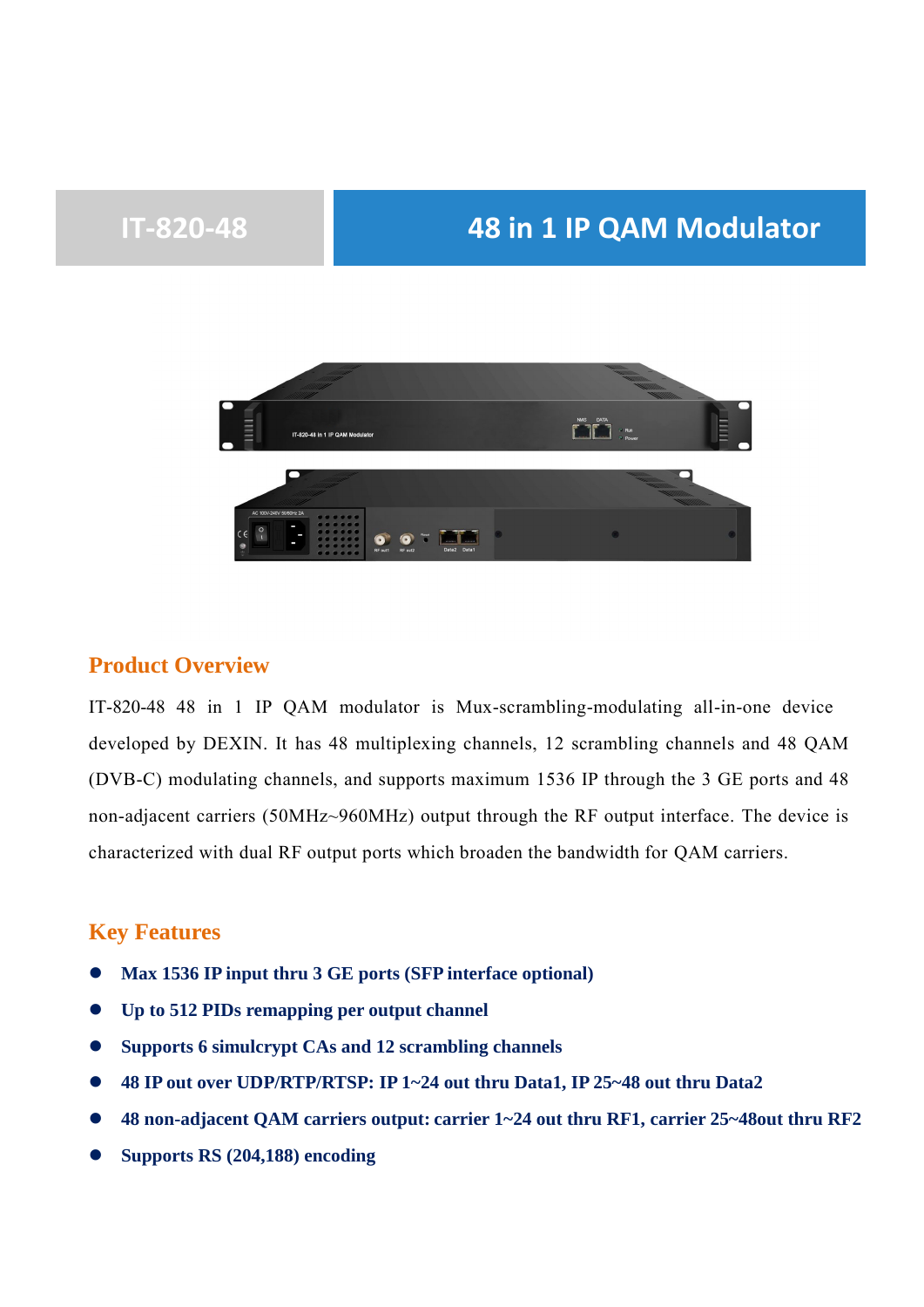- **Supports accurate PCR adjusting/CA filtering, PID remapping and PSI/SI editing**
- **Web-based Network management**

### **512 IP MPTS/SPTS MPTS/SPTS RF out 1 RF out 2 512 IP 512 IP MPTS/SPTS** Data1 Data2 Data<br>front panel) **MUX 48# SCR 12# QAM 48# Carrier 48 IP 48 QAM 45# Carrier 45 IP 45#**<br> **IP 45#**<br> **IP 45#**<br> **IP 45#**<br> **IP 45#**<br> **IP 45# SCR 1# Carrier 4**<br>**CAM 4# Carrier 4 IP 4 QAM 1# Carrier 1 IP 1 IP 1 IP 1 IP 1 IP 1 IP 1 IP 1 IP 1 Carrier 25~48 Carrier 1~24**

### **Inner Principle Chart**

## **Carrier Setting Illustration**



# **Specifications**

| <b>Input</b> | Input                     | Max 1536 IP in thru 3 GE ports [Data 1 & Data 2<br>bi-directional ports, Data port (located on front<br>panel), each port can input max 512 IP<br>100/1000M self-adaption Ethernet Port (SFP<br>interface optional) |  |  |
|--------------|---------------------------|---------------------------------------------------------------------------------------------------------------------------------------------------------------------------------------------------------------------|--|--|
|              | <b>Transport Protocol</b> | TS over UDP/RTP, unicast and multicast, IGMP<br>V2/V3                                                                                                                                                               |  |  |
|              | <b>Transmission Rate</b>  | Max 840Mbps for each GE input                                                                                                                                                                                       |  |  |